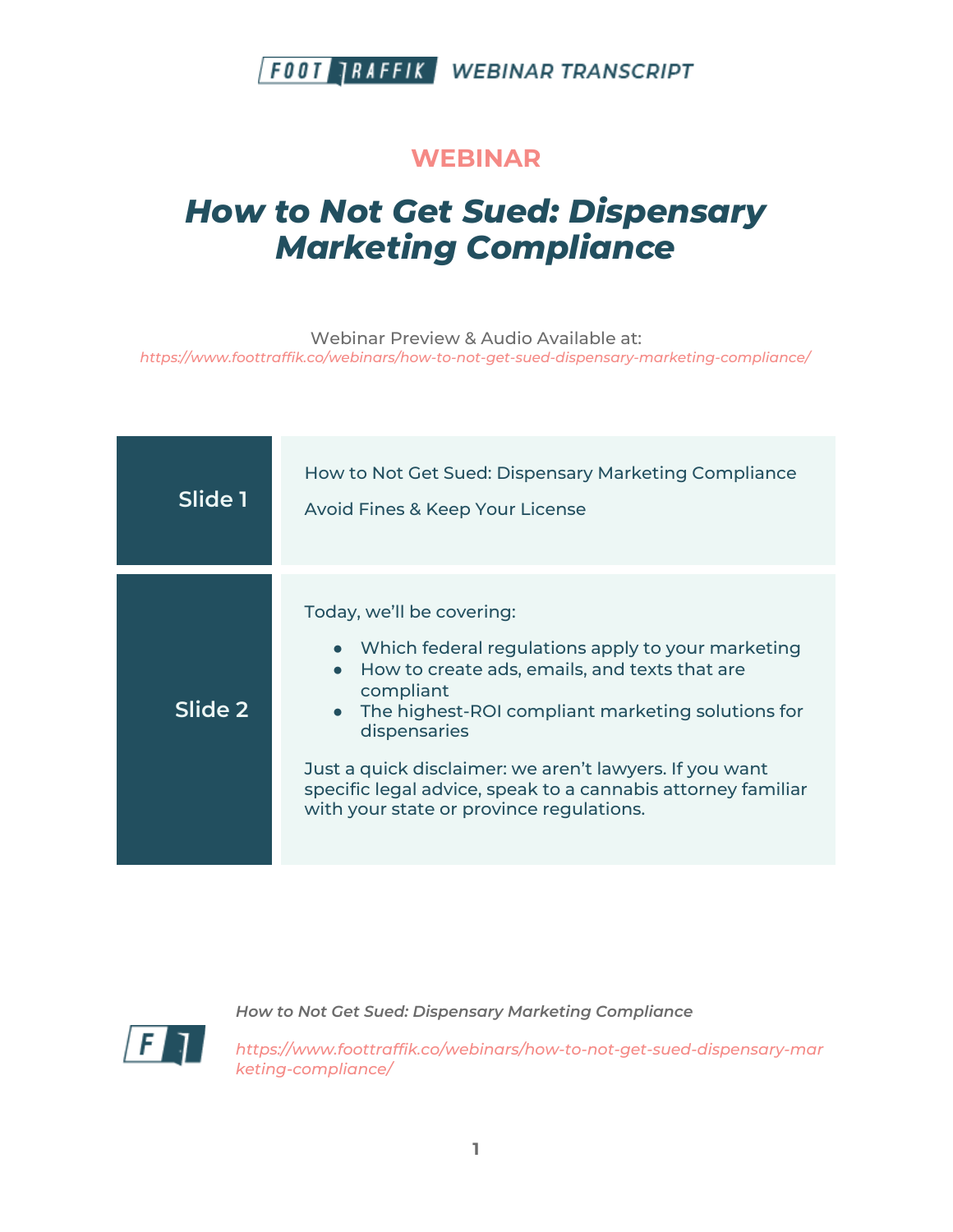| Slide 3 | My name is Eduardo Silva. I'm the VP of Sales here at<br>Foottraffik, and I'm really excited to be sharing this<br>information with you today.                                                                                                                                                                                                                                                                                                                                                                                                   |
|---------|--------------------------------------------------------------------------------------------------------------------------------------------------------------------------------------------------------------------------------------------------------------------------------------------------------------------------------------------------------------------------------------------------------------------------------------------------------------------------------------------------------------------------------------------------|
| Slide 4 | Foottraffik is a digital advertising and analytics agency.<br>We've been in business for over five years now, exclusively<br>focused on dispensaries and delivery services within<br>North America. We're really excited to be helping advance<br>our industry forward.                                                                                                                                                                                                                                                                          |
| Slide 5 | A couple of housekeeping items before we get started.<br>If you have your cell phones on you, please put them<br>facing down on your desk or mute them. We are going to<br>be covering a lot of information in a very short window of<br>time and it helps to retain focus.<br>Familiarize yourself with the Zoom interface. If you<br>haven't become a master at Zoom yet, if you go to the<br>bottom of your screen there is a Q&A button. We do have<br>moderators with us today that will be addressing<br>questions throughout the webinar. |
| Slide 6 | As a dispensary owner or chief marketing officer, you<br>know there's a long list of regulations you have to deal<br>with. From where you can set up shop to what you have<br>to report to your state or province, it's pretty easy to get                                                                                                                                                                                                                                                                                                       |



*How to Not Get Sued: Dispensary Marketing Compliance*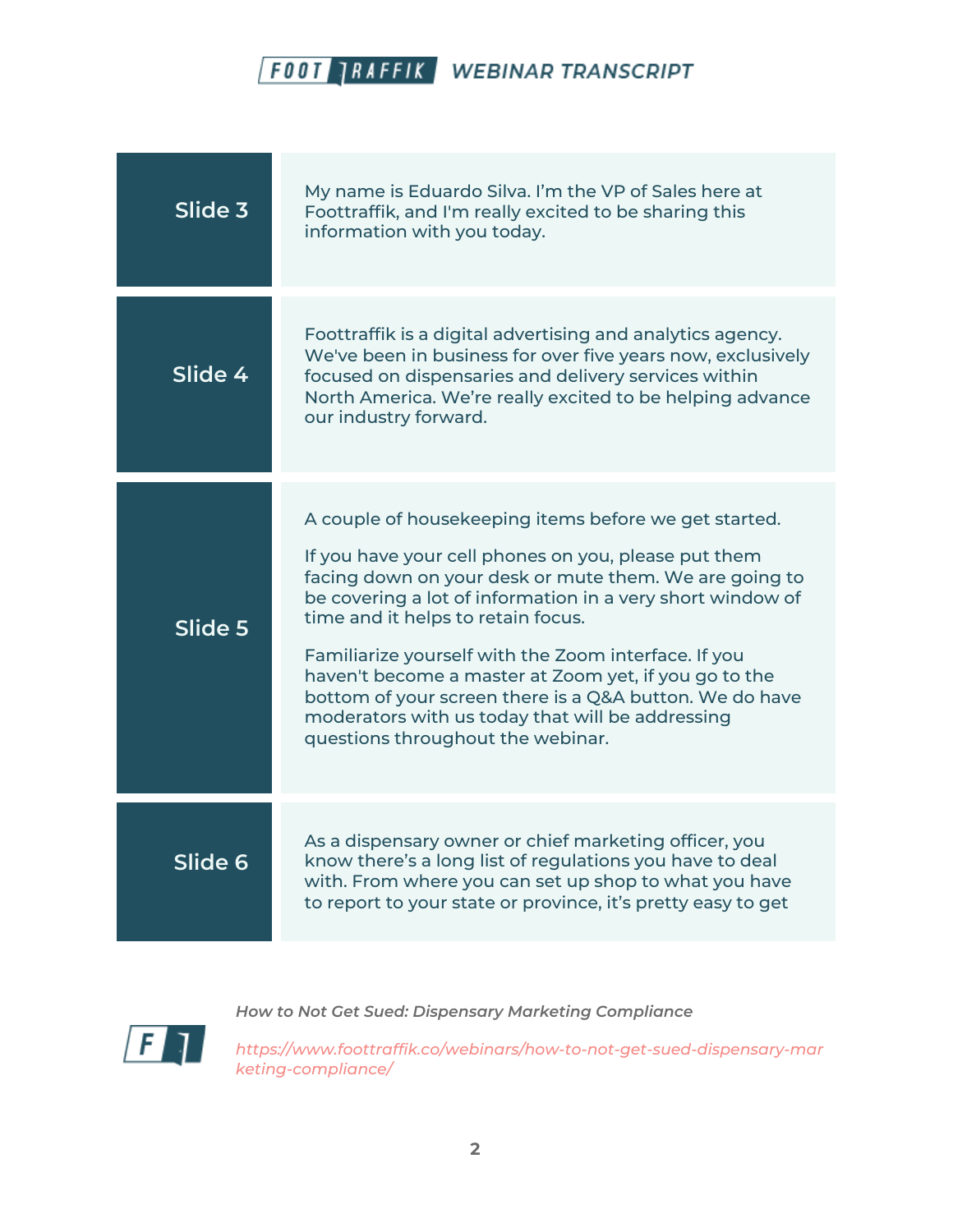|         | lost in the weeds.<br>These regulations differ across state lines and even<br>between cities in the same state, which can easily trip up<br>a multi-location dispensary. At the same time, you need to<br>ensure that your dispensary's digital presence is also<br>compliant.                                                                                                                                                                                                                                                                                                                                  |
|---------|-----------------------------------------------------------------------------------------------------------------------------------------------------------------------------------------------------------------------------------------------------------------------------------------------------------------------------------------------------------------------------------------------------------------------------------------------------------------------------------------------------------------------------------------------------------------------------------------------------------------|
|         | Here's the thing—while cannabis is prohibited at the<br>federal level, there are still federal marketing and patient<br>privacy laws that you need to comply with. We're going to<br>dive into those first.                                                                                                                                                                                                                                                                                                                                                                                                     |
| Slide 7 | First up, HIPAA. The Health Insurance Portability and<br>Accounting Act governs the collection and use of<br>protected health information. And if you're a medical<br>dispensary or serve patients, you need to abide by it.<br>If you aren't HIPAA-compliant, you may be fined from<br>\$100 to \$50,000 per violation, with a maximum penalty of<br>\$1.5 million per year for the same violations. Violations can<br>also carry criminal charges that can result in jail time.<br>Patient privacy is super important, and the penalties<br>prove that it's something that you need to be proactive<br>about. |
|         | According to the CDC, to be compliant, you must:<br>Ensure the confidentiality, integrity, and availability<br>$\bullet$<br>of all electronic protected health information<br>• Detect and safeguard against anticipated threats to<br>the security of the information<br>Protect against anticipated impermissible uses or<br>$\bullet$<br>disclosures                                                                                                                                                                                                                                                         |

*How to Not Get Sued: Dispensary Marketing Compliance*

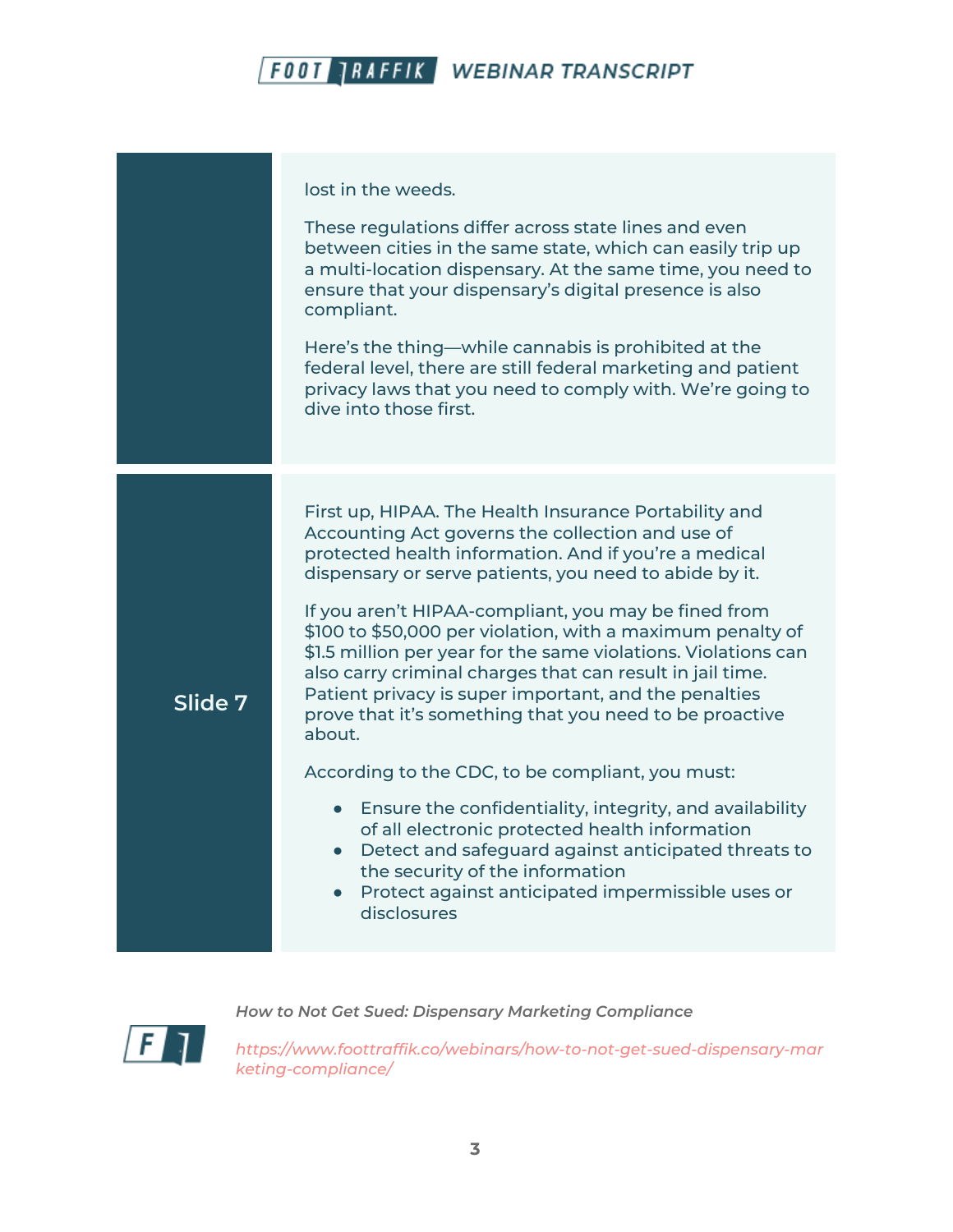|         | Certify compliance by your workforce                                                                                                                                                                                                                                                                                                                                                                                                                                                                                                                                                                                |
|---------|---------------------------------------------------------------------------------------------------------------------------------------------------------------------------------------------------------------------------------------------------------------------------------------------------------------------------------------------------------------------------------------------------------------------------------------------------------------------------------------------------------------------------------------------------------------------------------------------------------------------|
|         | So how do you do this? Basically, make sure the computer<br>you use to check-in patients, verify their prescription or<br>recommendation, and catalog their purchases is secure.                                                                                                                                                                                                                                                                                                                                                                                                                                    |
|         | Install anti-virus software and run regular checks on your<br>system to mitigate the chance of a data breach.                                                                                                                                                                                                                                                                                                                                                                                                                                                                                                       |
|         | Anything that has personal identifying info should only be<br>accessible to personnel trained in HIPAA.                                                                                                                                                                                                                                                                                                                                                                                                                                                                                                             |
|         | Teach staff to close out of windows immediately so no<br>one encounters data they shouldn't have access to.                                                                                                                                                                                                                                                                                                                                                                                                                                                                                                         |
|         | What about marketing? Well, you can certainly talk about<br>medical conditions in your blogs and newsletters and<br>even highlight patient stories. Just don't share personally<br>identifiable information unless a patient has given you<br>permission to do so. Even then, an alias is a good idea.                                                                                                                                                                                                                                                                                                              |
|         | Here's a quick tip: be careful with segmentation. While<br>your state's database may give you info on a patient's<br>medical condition or symptoms, don't use this as a tool for<br>segmenting them into different groups. Instead, ask<br>patients to identify what they're interested in using<br>cannabis for and segment them that way. That way,<br>you're not disclosing medical information through your<br>segmentation, you're simply allowing your customers to<br>share their area of interest. For example, they can choose<br>from general topics, such as anxiety, nausea, sleep, and<br>pain relief. |
| Slide 8 | So HIPAA is really just a priority for medical dispensaries.                                                                                                                                                                                                                                                                                                                                                                                                                                                                                                                                                        |
|         |                                                                                                                                                                                                                                                                                                                                                                                                                                                                                                                                                                                                                     |



*How to Not Get Sued: Dispensary Marketing Compliance*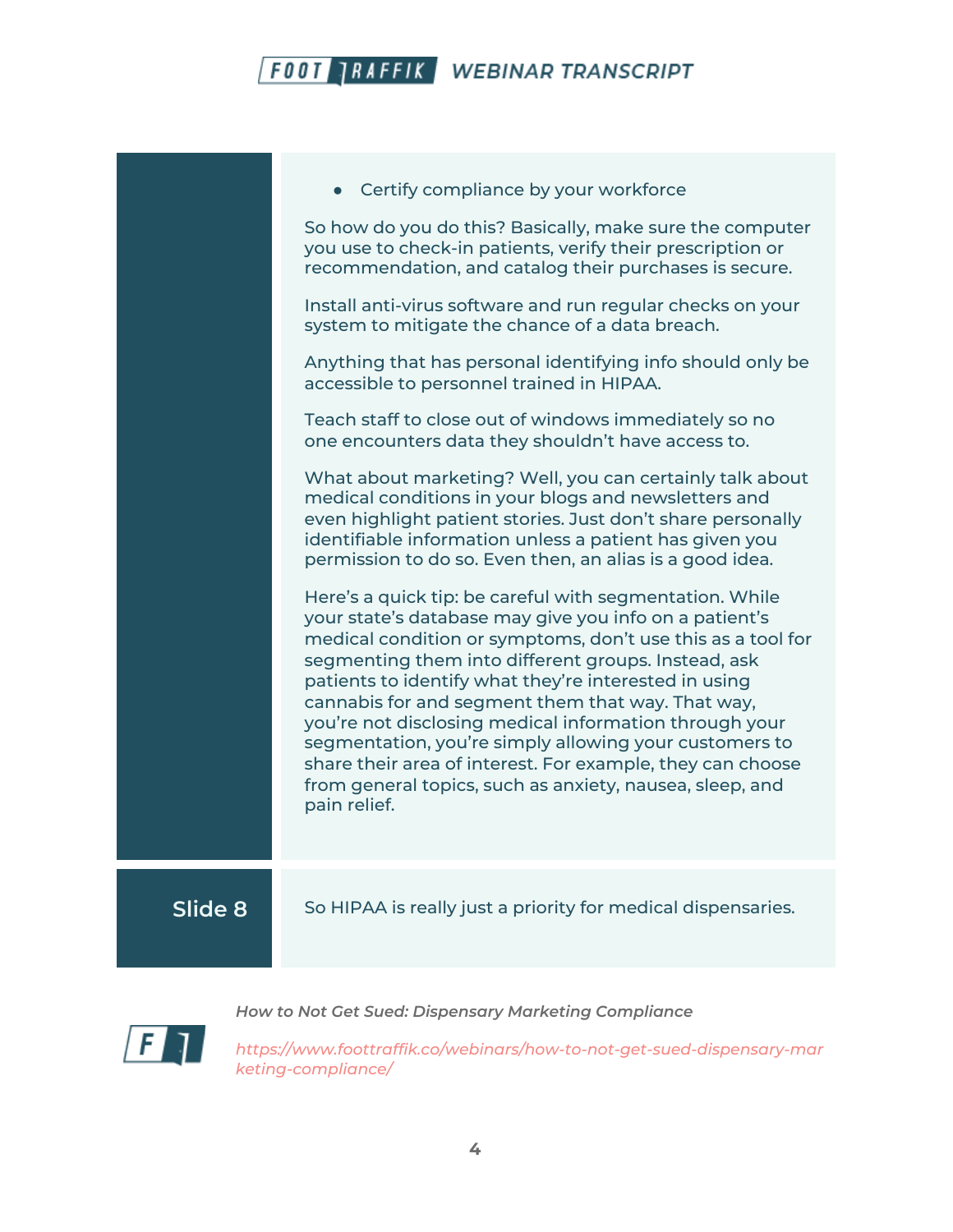The rest of the laws I'll be covering are for all dispensaries.

Let's turn to the CAN-SPAM Act of 2003. And yes, the spam in the name refers to those annoying emails that clog your inbox.

Most email providers have processes in place to protect themselves, and to some extent, to protect you. However, you still need to be mindful when creating email campaigns so that you stay within CAN-SPAMs regulations.

When choosing an email platform, make sure that it:

- Has an obvious opt-in box or text, preferably with express consent.
- Collect your opt-outs and remove them from your mailing list.
- Has an easy-to-see unsubscribe link.

Not having these things in your email could lead to huge fines. You could be fined up to \$16,000 for every email you send that isn't compliant. So if you have a list of 5,000 people, that could mean a fine of up to \$80 million if you send them all a non-compliant email.

Beyond the email platform, you should stick to these best practices to avoid getting in trouble.

- Only email people who have opted to receive messages from you. Don't buy an email list.
- Remove contacts who ask to be removed from your list.
- During the opt-in process, be clear about how often you send messages and what will be in them—and then stick to that.
- Send emails with clear subject lines. Misleading



*How to Not Get Sued: Dispensary Marketing Compliance*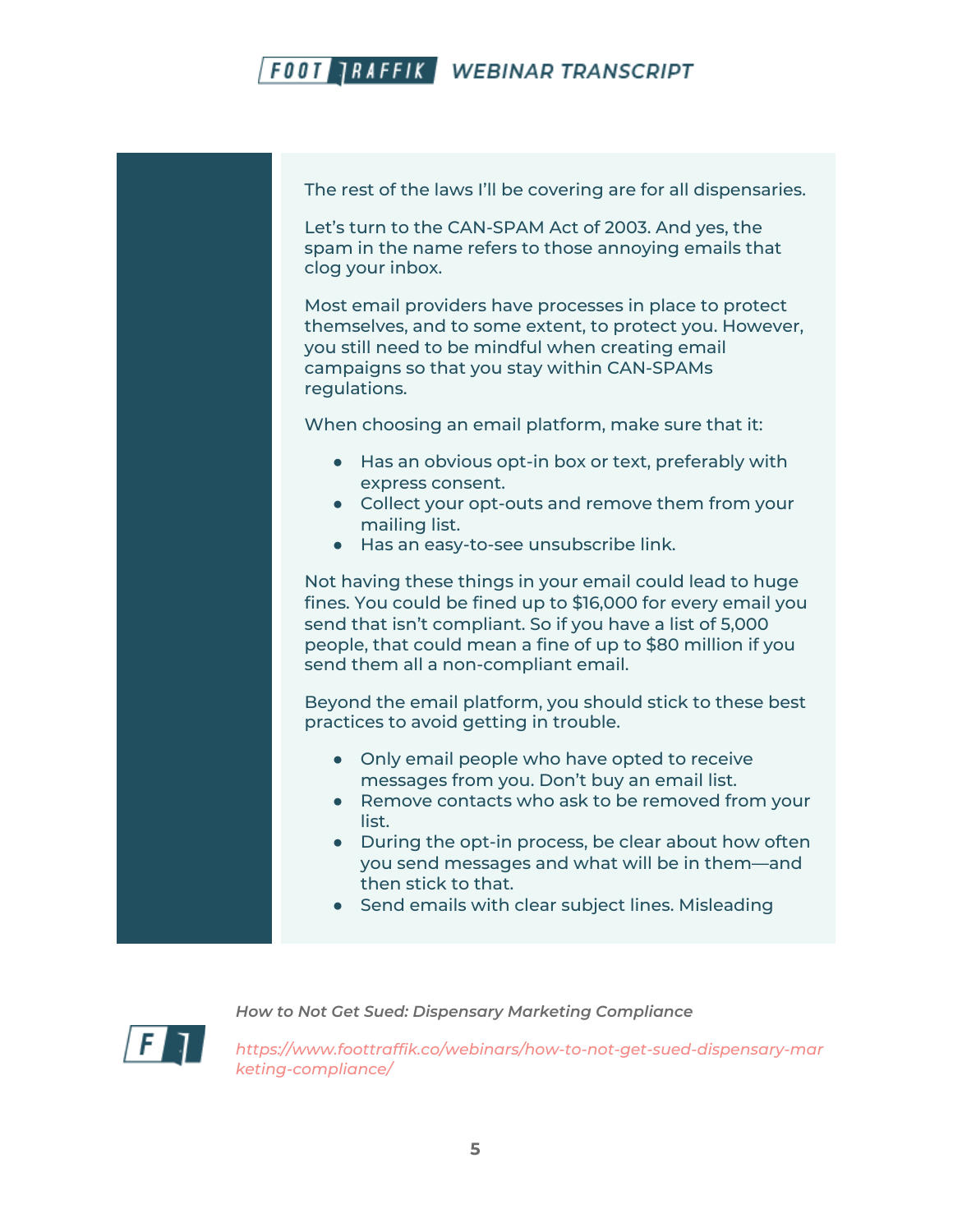|          | ones will get you in trouble.<br>Always identify yourself or your company in the<br>"from" line.<br>• Have an accurate business address in your email.<br>Control who has access to your email list. You don't<br>want someone else to send a non-compliant email.<br>Set a strong password for your email account so<br>you don't get in trouble for a hacker's actions.<br>Even if you're headquartered outside of the US, if you're<br>using a US-based email marketing company or are<br>primarily sending emails to US addresses, you need to<br>comply with CAN-SPAM or you face large fines. |
|----------|-----------------------------------------------------------------------------------------------------------------------------------------------------------------------------------------------------------------------------------------------------------------------------------------------------------------------------------------------------------------------------------------------------------------------------------------------------------------------------------------------------------------------------------------------------------------------------------------------------|
| Slide 9  | For Canadian dispensaries, The Fighting Internet and<br>Wireless Spam Act, also known as CASL, is the equivalent<br>of the CAN-SPAM Act in the US.<br>If you're located in Canada or are thinking of expanding<br>there, you should follow our CAN-SPAM best practices in<br>order to protect yourself. CASL essentially requires all of<br>the same things. And to be honest, if you want to build a<br>lasting relationship with your email subscribers, following<br>our best practices is just the best way to build trust and<br>provide value.                                                |
| Slide 10 | In addition to federal marketing and privacy laws, US<br>dispensaries must also abide by state dispensary<br>marketing laws.                                                                                                                                                                                                                                                                                                                                                                                                                                                                        |



*How to Not Get Sued: Dispensary Marketing Compliance*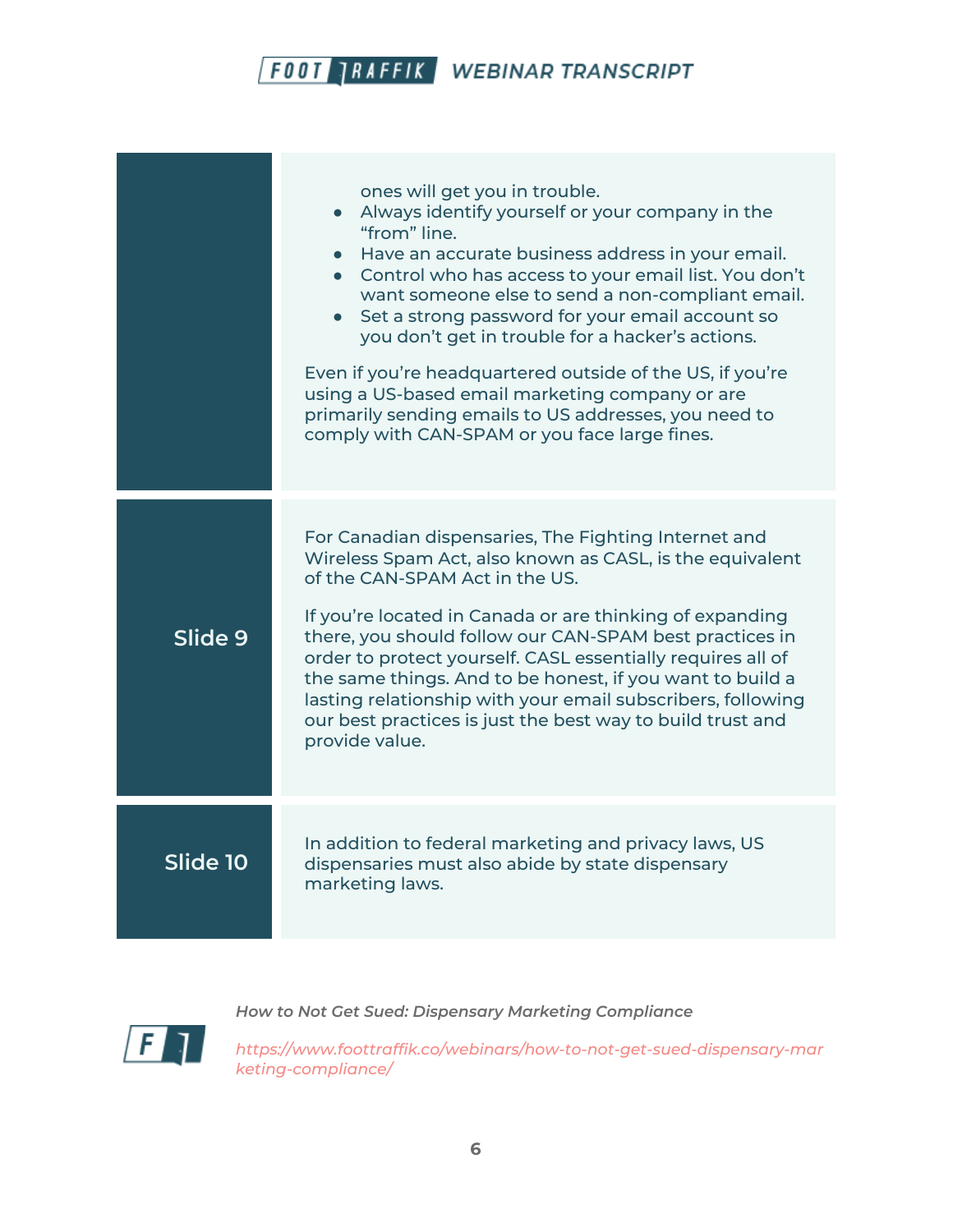|          | Each state has its own laws that govern cannabis. Some<br>states treat it like tobacco or alcohol, others restrict it<br>even more.<br>Depending on your state, you may have to add your<br>dispensary license number to your digital ads, steer clear<br>of stating the benefits of cannabis in any of your |
|----------|--------------------------------------------------------------------------------------------------------------------------------------------------------------------------------------------------------------------------------------------------------------------------------------------------------------|
|          | marketing, and refrain from certain types of advertising.<br>For example, some states don't allow you to use<br>billboards, while others are fine with it.                                                                                                                                                   |
|          | Most states do ask that your ads only appear to audiences<br>where at least 72% of the members are 21 or over.                                                                                                                                                                                               |
|          | Several states have restrictions on how you can talk about<br>cannabis. For example, Washington state doesn't want<br>you to discuss the benefits of cannabis. Other states<br>caution against spreading misinformation or making<br>cannabis appealing to children.                                         |
|          | Before creating an ad campaign, make sure to check it<br>against your state or province's requirements to avoid<br>putting your license in jeopardy.                                                                                                                                                         |
|          | In Canada, the Cannabis Act lays out strict marketing<br>prohibitions for dispensaries across the country.                                                                                                                                                                                                   |
| Slide 11 | Currently, cannabis retailers cannot:<br>• Use celebrities to endorse their products<br>Feature customer testimonials<br>$\bullet$<br>Make false, misleading, or deceptive statements or<br>$\bullet$<br>statements about the quality or efficacy of their                                                   |

 $\sqrt{F}$ 

*How to Not Get Sued: Dispensary Marketing Compliance*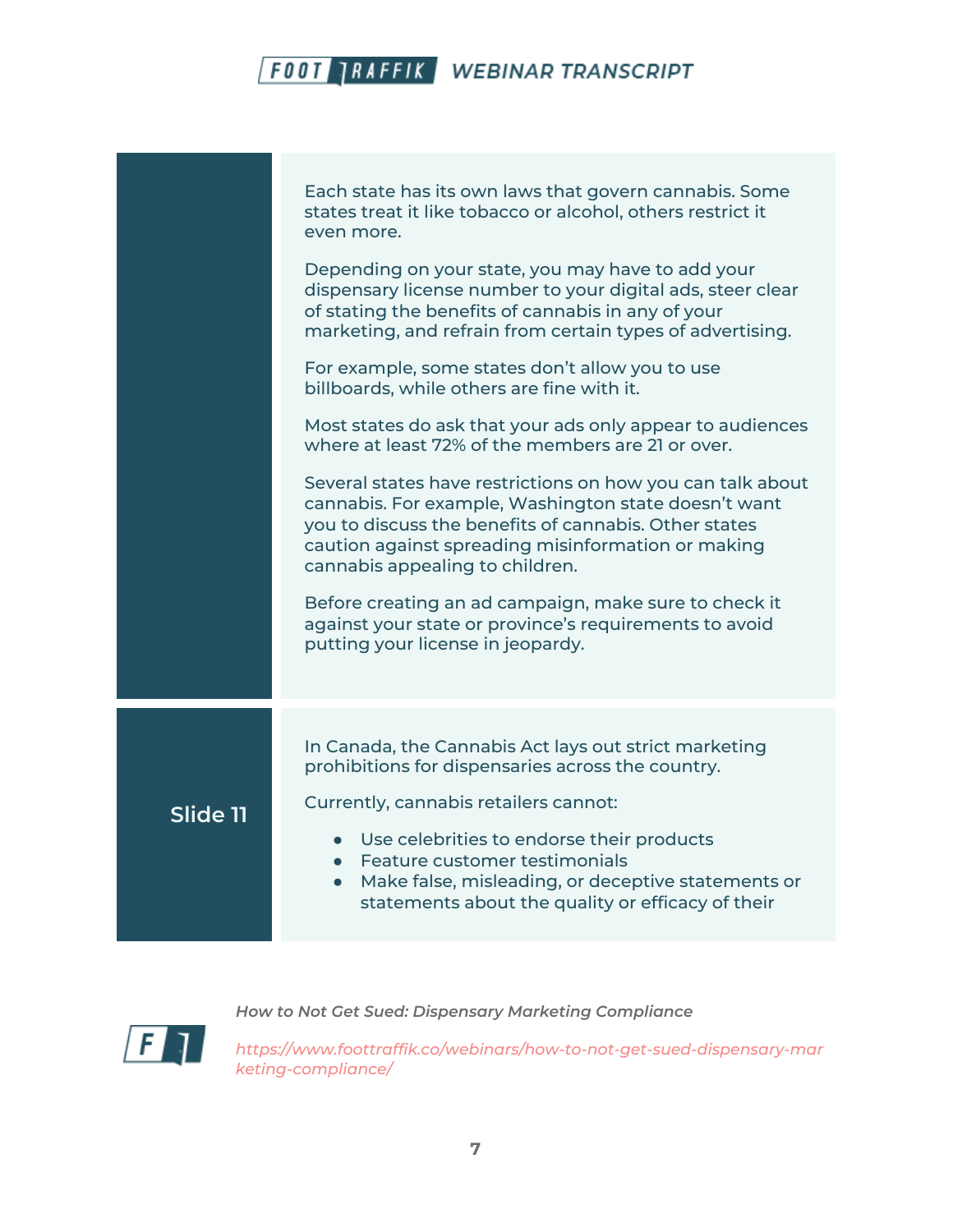products

- Use people, characters, or animal mascots to market their products
- Print advertisements
- Advertise using foreign media
- Sponsor events
- Offer "inducements" with purchase (no raffle tickets with purchase, for example)
- Have window displays or other displays that may be seen by kids

So what is allowed? Swag that doesn't appeal to kids (think of brand logos on a t-shirt, maybe) and informational promotion.

How, then, can dispensaries market themselves in Canada? I mean, Business 101 is all about differentiating yourself from the competition. If you can't advertise in "regular" ways, how can you build a loyal customer base?

The focus really needs to be on informational promotion. That means that you should strive to educate your target audience without overtly promoting your products.

We've found the best way for many Canadian cannabis dispensaries to reach their target audience is through digital marketing. By focusing on strong SEO practices and sharing reliable, useful information on your website that adds value to your customers' lives, you can help create a loyal following that will keep coming back when they're low on bud. With digital marketing, you can create an online presence that will draw your target audience to you and help you build brand loyalty.



*How to Not Get Sued: Dispensary Marketing Compliance*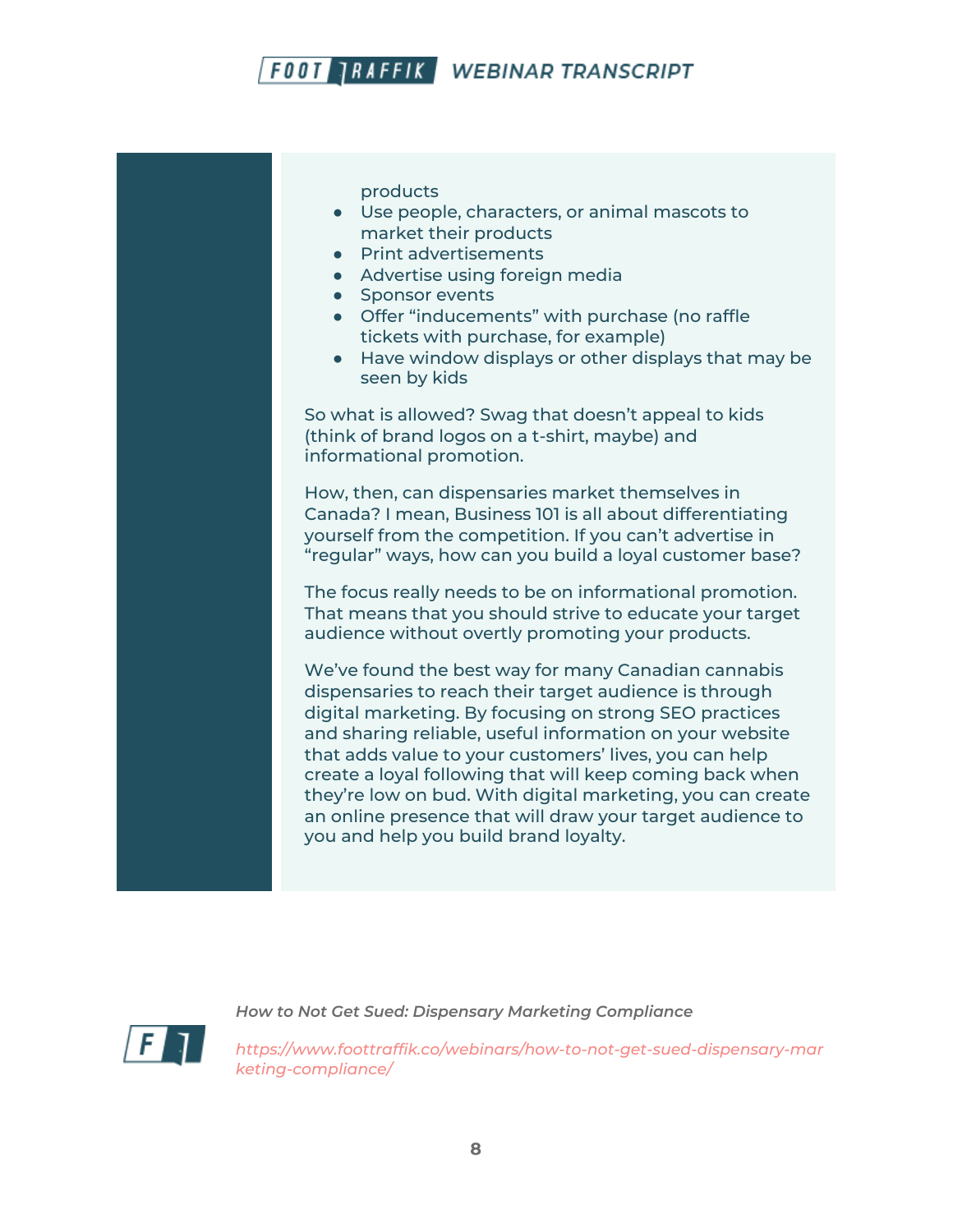If you're confused about how to remember all of this, don't worry. We have some additional best practices for you.

**Make Clear Processes:** Have a process in place to help ensure compliance at every stage: data collection, data storage, and data use. Ensure that everyone that needs to have access to your processes can find it quickly and get the answers they need so their activities are in-line with company policy.

**Use an Age Gate, Website Disclaimer & Privacy Policy:** Make sure that you're doing what you can to limit underage visitors. Use an age gate and have a website disclaimer on the bottom of your homepage that indicates that your website should not be used by those who are not of age. If your state requires it, you'll also want to have your cannabis disclaimer in the footer as well.

Share your privacy policy on your website wherever you ask for information, like any opt-in forms. Let your customers know exactly how their info will be used. This isn't overkill—this is protecting yourself and making sure that you keep your license.

**Get Express Consent:** When collecting emails or phone numbers, make sure that the opt-in process is clear. For example, if you're collecting phone numbers, you can ask customers to send a text to your shortcode with a particular phrase to opt-in. This counts as "express consent". The first text they receive should let them know how many messages to expect from you and how to unsubscribe.

**Make it Clear Who You Are:** Your emails should have your



**Slide 12**

*How to Not Get Sued: Dispensary Marketing Compliance*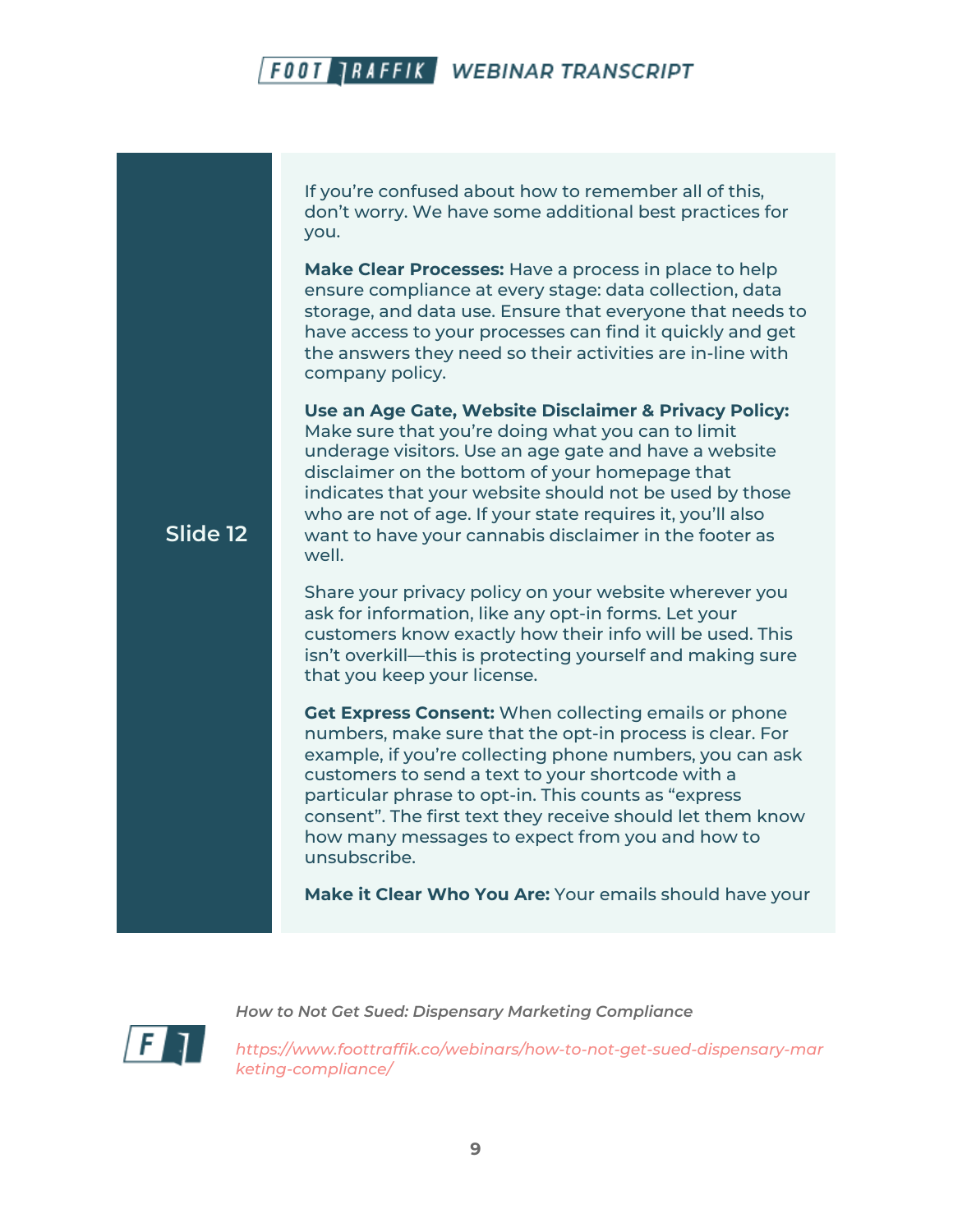dispensary's name and address at the bottom. If you're sending a text, you should also identify your dispensary. For example: Save \$10 on two Cresco cartridges when you stop by Herbology today. Reserve yours now! **Double-Check:** Service providers can be a useful resource for identifying how your marketing can be compliant, but it's up to you to ensure that your messages meet any legal guidelines. For example, even if you've set your MailChimp to share your address and unsubscribe info, you need to verify this yourself. Ultimately, you'll be held responsible if it's missing, not the service provider. **Set Up a Google Alert**: Stay on top of any changes to regulations by setting up a Google alert. For example, if you're following the status of the Illinois Data Transparency And Privacy Act, set an alert so you're notified of any changes to the law that may affect your dispensaries. **Slide 13** Let's jump into compliant ways to advertise your business online, starting with search engine optimization, or SEO. Now, I'm starting with SEO not only because it's a crucial tool for getting your website in front of potential customers, but also because there are no regulations or restrictions against doing SEO. So whether you're in Orlando or Ontario, you can confidently start an SEO strategy to make your website easier to find and score more visitors. SEO is the practice of increasing the quantity and quality of traffic to your website through organic search engine

*How to Not Get Sued: Dispensary Marketing Compliance*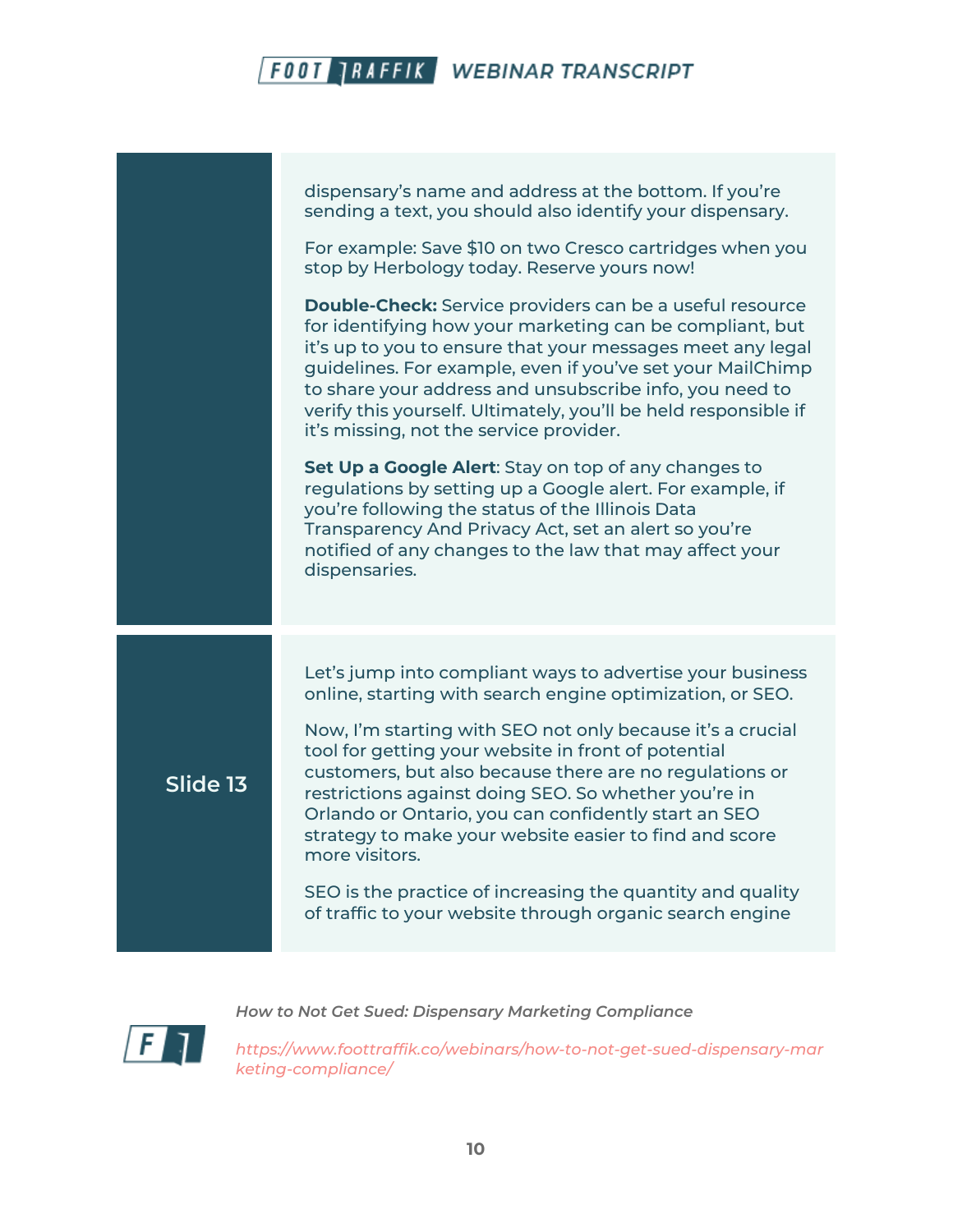



When customers want to find a dispensary near them, they turn to search—and Google, in particular. If you want to show up in those search results, then you must have a robust SEO strategy and a team to implement it. Otherwise, searchers will go right to your competition.

When you have a good SEO strategy, two things will happen.

One, you'll show up higher in search results, and two, you'll get more organic traffic.

Right now, the top three results of a search tend to get 75% of all organic traffic. The lower you are on the search results, the less traffic you'll get.

Why does this matter? Because organic traffic is one of the most dependable sources of traffic and revenue for many businesses. Thanks to your optimization, your traffic will be relevant and high-quality. These are people who are already looking for you. They're already interested in what you're selling.

Our SEO clients see an incredible ROI on their investments. In fact, for many of them, it's the best performing marketing channel, amounting to nearly 70% of their e-commerce revenue with returns as high as \$93 for every dollar spent.

Again, this is a completely compliant way to increase your visibility and get more traffic to your website, and thus more sales. In addition to your age gate, we verify age for the data we collect via our Google Analytics installation.



*How to Not Get Sued: Dispensary Marketing Compliance*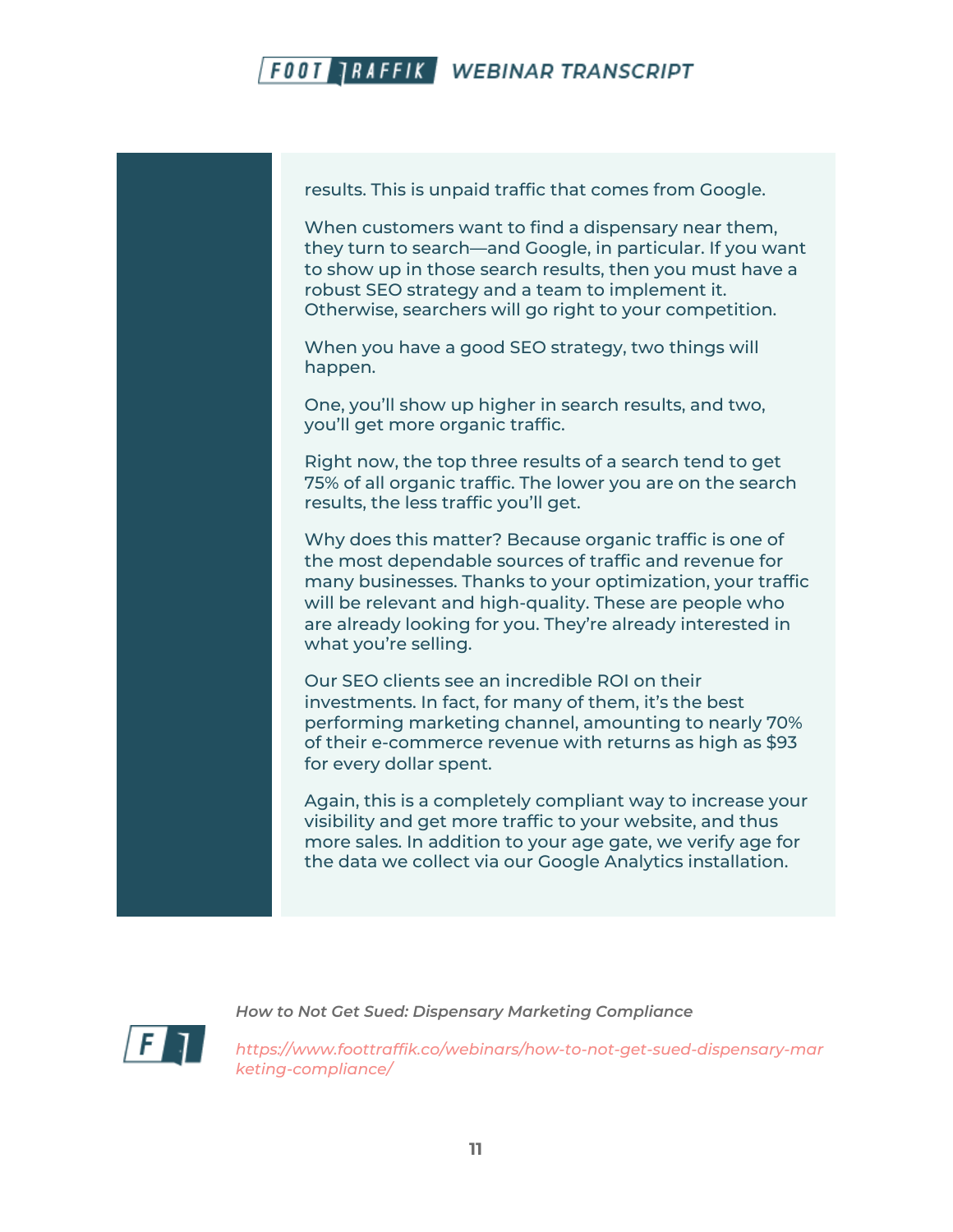Geo-advertising is the use of display ads on mobile devices within a certain geographic area.

Geo-ads allow you to connect with new customers right where they are. With the record increase in internet use because of COVID, online display ads can help keep your dispensary front and center.

We have a network of compliant, cannabis-friendly sites and apps that allow us to share your display ads and drive sales. If you've tried getting ads on websites or apps before, you know how hard it can be to find cannabis-friendly sites that will host your ads.

You can use geo-ads to advertise directly to people within

#### your delivery area or near your dispensary, targeting areas and groups of people who are most likely to be interested in your dispensary or delivery service. Once they enter one of the perimeters you've created for your ads, they'll see your ads if they use one of the mobile sites or apps in our network.

One of the biggest problems facing dispensaries is the lack of compliant ways to advertise. Our Geo-Ads service not only addresses this concern, but we make the whole process easy.

We can create the ads for you in a way that is compliant within your state or province. For example, display ads in California must include the dispensary's license number.

Each state has its own minimum requirement for the percentage of traffic on apps and websites that must be 21+ to deliver cannabis ads on that platform. We abide by age restriction regulations on a state-by-state basis, so that we are only delivering on age compliant apps and



**Slide 14**

*How to Not Get Sued: Dispensary Marketing Compliance*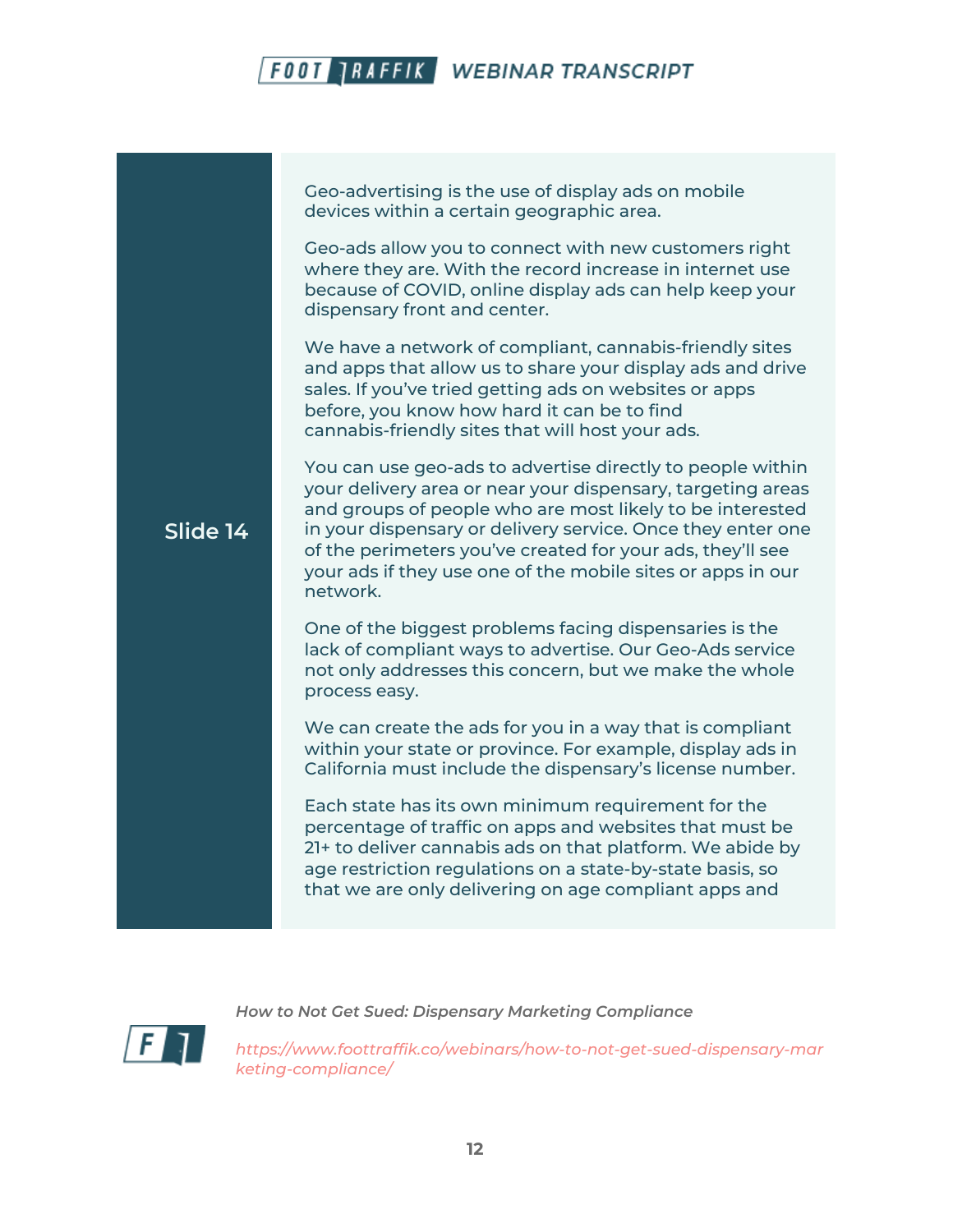websites. Sites that do not meet the state's requirements are blacklisted. On the consumer side, we cross-reference purchase data, census data, voter files, location visitation, and more to ensure the consumers we are delivering ads to meet the age requirement. This is all in addition to the fact that the majority of audiences we utilize target consumers who previously visited a dispensary or who purchased cannabis online. **Slide 15** The last digital advertising service I want to cover today is Google Ads. Google Ads is pay-per-click advertising hosted on the world's most popular search engine. It lets you get your ad right above search results. The number one question we get asked the most is: Can dispensaries advertise on Google Ads? Thankfully, the answer is yes. Though it's not that clear cut. There are restrictions and it's crucial that you work with a team like Foottraffik that has a clear track record of leveraging Google Ads for its clients. 93% of internet searches in North America are done on Google, making this a valuable tool for your dispensary. It's the most used search tool in the world and the one that's most popular among your customers. If you have your ads set upright, you can start appealing to potential customers who are looking for a dispensary near them and send them right to your menu.

*How to Not Get Sued: Dispensary Marketing Compliance*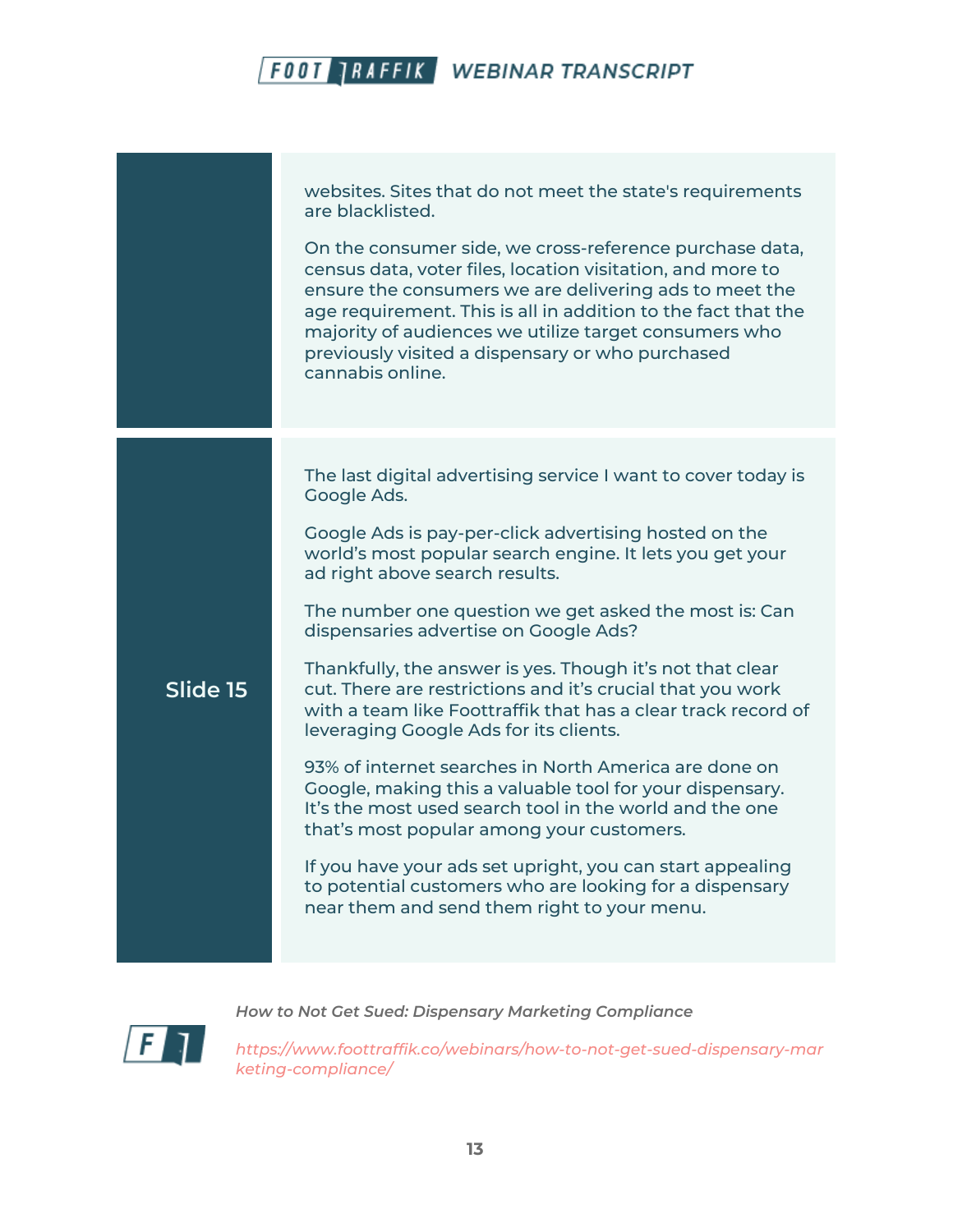|          | Part of the reason that Google Ads is such a high-ROI tool<br>is that you're advertising to people who are already<br>interested in your service.<br>Our customers have made on average \$48 for every \$1<br>they spend on Google Ads.<br>Foottraffik is the leader in Google Ads management for<br>dispensaries in North America, managing north of \$1<br>million dollars annually. And we do this in a compliant<br>fashion by targeting audiences who are of age using<br>Google Ads targeting features. |
|----------|---------------------------------------------------------------------------------------------------------------------------------------------------------------------------------------------------------------------------------------------------------------------------------------------------------------------------------------------------------------------------------------------------------------------------------------------------------------------------------------------------------------|
| Slide 16 | Now, you may be wondering, what about social media<br>marketing?<br>Well, unfortunately, you cannot use Facebook or<br>Instagram ads to market your dispensary.<br>However, you can have a social media account that<br>focuses on brand awareness. To avoid getting shut down,<br>though, you have to be careful. We actually just did a<br>webinar on the do's and don'ts of Instagram dispensary<br>marketing last week. Go to foottraffik.co/webinars to<br>check it out.                                 |
| Slide 17 | I hope this information helped you better understand the<br>different regulations that affect dispensary digital<br>marketing.                                                                                                                                                                                                                                                                                                                                                                                |



*How to Not Get Sued: Dispensary Marketing Compliance*